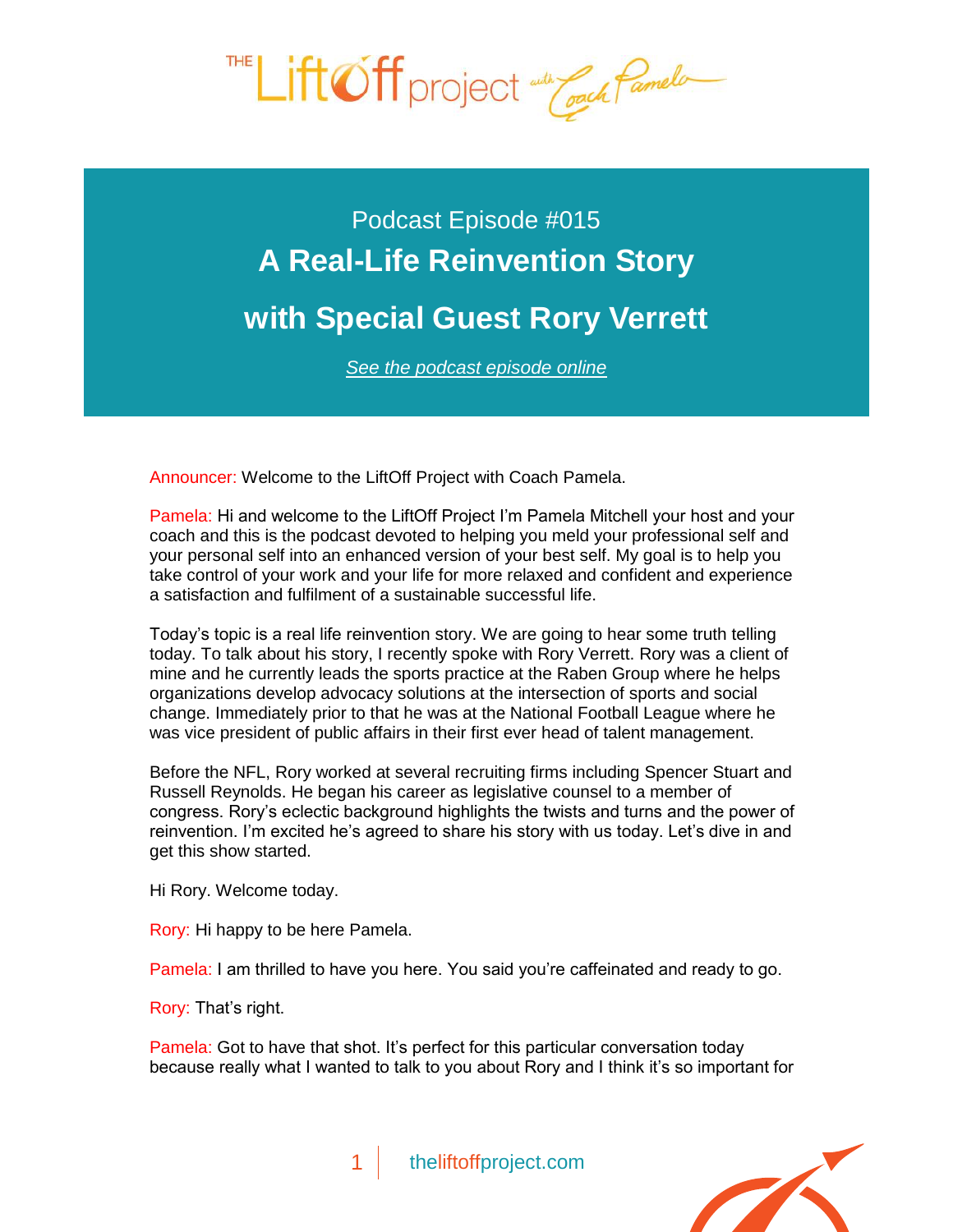

our listeners is what it's like in real life to go through reinvention. So many times we see these stories on TV. We read these profiles in magazines and it all sounds very lovely and glamorous. Like I was a Wall Street hedge fund person and now I'm raising goats in Maine or something like that.

That sounds glamorous on its surface but ultimately to take yourself from point A to point B is really a very interior journey. There's a lot of fear. There's a lot of hurdles. Our conversation today really about pulling back the curtain on what real life reinvention means. Why don't we start by your just telling us a little bit about your background and what brought you to that moment of reinvention?

Rory: I am lawyer by training. I think I went into the practice of law and into law school like a lot of law students do. This a risk averse choice. You're never going to be unemployed and rarely underemployed if you have a law degree. That is actually proven to be true. I walked away from the practice of law fairly early in my career. One of the things I figured out early on is that this is really an act of courage. It's an act of courage because a couple of things are happening that you don't even realize at the time that you're making this reinvention.

You're walking away from an easier path in your career where people will recognize you as a lawyer. Law firms recruit you. Companies recruit you as a lawyer. It's a credential that separates you from others in the market. It's an advantage you have from not being a lawyer. Non-lawyers can't practice law. Lawyers can.

Pamela: Wait! You know me Rory. We have talked. You know what I'm about to say which is own that please. Just as a little side for listeners. When I am coaching clients one of the things that I really request from them is to actually own that by saying, "I am the one who's going through this." as opposed to you or third person there's a way in which you separate yourself emotionally from the experience when you shift into that third person. Own that please.

Rory: That's right.

Pamela: You were walking away from your identity. That's a huge thing.

Rory: I walked away from an easier path in being a lawyer and then moving into being an entrepreneur and then being a policy advocate, being an HR executive and a head hunter. I walked away from a fairly consistent and stable path in the law. Not to brag but I had a Harvard law degree so I was going into the top law firms in the country. I walked away from that to craft a route for myself that I couldn't really see beyond the bend. I couldn't even see the road. I was just walking through the woods making my own path.

The second thing you walk away from that I walked away from is I walked away from the comfort that I gotten accustomed to with the law. I had spent years studying the law. I had friends. I had a network. I had relationships. I had learned how to survive

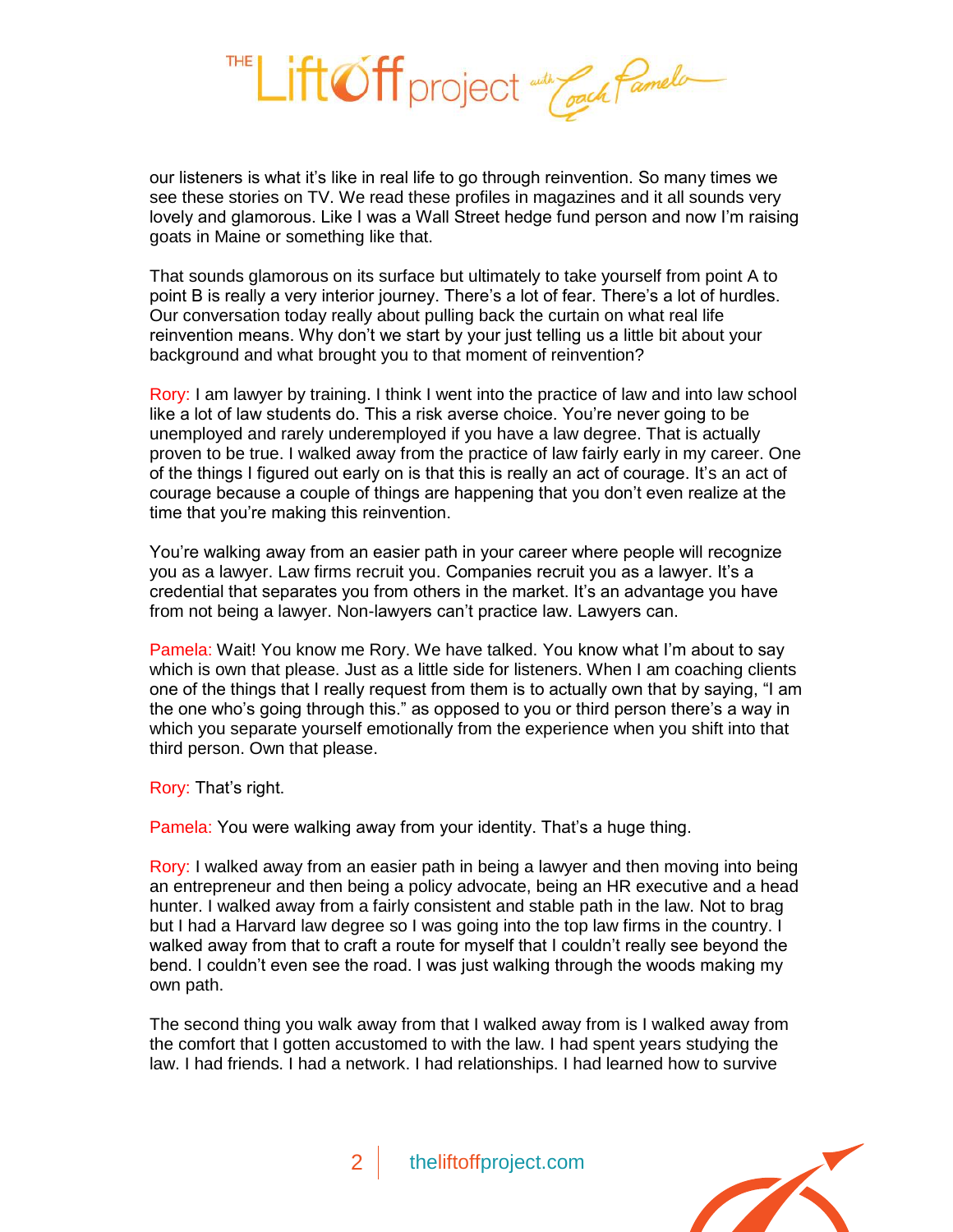

inside the law firm and I was walking away from all of that stability and all of that information that made me comfortable and walked into a series of career choices I made where I didn't have the relationships. In some cases, I really didn't have the expertise in what I was doing. I was gaining it as I was going along. I certainly didn't have any comfort in the stability of the past. Again, I was walking through the woods making the path as I walked.

Pamela: I want to unpack that a little bit. I want to pull something out. Let me ask you first because this idea of giving up the known, giving up that stability is a really huge one and that is that first moment where we are looking at our lives and it looks good to everybody especially something like Harvard law where you are on a track. To step off that track, to do something else is a very fundamental shift especially when you're dealing with expectations. Talk to us about what within you made you make that decision to give that up, to walk away from the stability and actually walk away from that whole identity that was there waiting for you?

Rory: That's a great question. One thing that happened to me was I noticed that my peers had a different set of experiences that put them in the same places that I wound up joining them. At the law firm or at law school the folks that got into Harvard law, the people that got into these top law firms our paths were completely different. It was just being in social settings or being in professional settings and talking to people realizing, "I'm kind of an odd bird here. I didn't do what these people did to get me here."

It was that realization that was the eureka moment for me that I had to take a nontraditional path because my path had been authentic and original from the beginning. There was no lawyer in my family. There was no one who had gone to an Ivy League school in my family. There was no one who had worked at a big company in my family. All the things I did to get there learning about the law school application, learning about how to interview at these law firms. I had to figure that out on my own.

Everything that I did was really DNA of an entrepreneur and there was a lot of hustle, a lot of grit, a lot of tenacity. I don't know if the traditional practice of law in many ways encourages or promotes that. In some ways it does but you can be very successful in the law without being entrepreneurial and without having hustle or grit or what not. It was just this eureka moment that I was actually getting off the path or I was not doing the things that had gotten me to this point of success and so whatever this brass ring I was getting by joining some of these elite law firms that was actually going to take me out of my comfort zone for the last 15 years of what have been my secret sauce for success.

Pamela: What I'm hearing then is that what you woke up to realize is that what … I guess if I were to say what really was required for success or really what was rewarded for success in the industry that you were in was not a great fit for your highest most unique qualities. Therefore, you were looking at going down a whole path of a mismatch where you were going to have to slot yourself into something that you could do but it really wasn't the most fulfilling highest part of you.

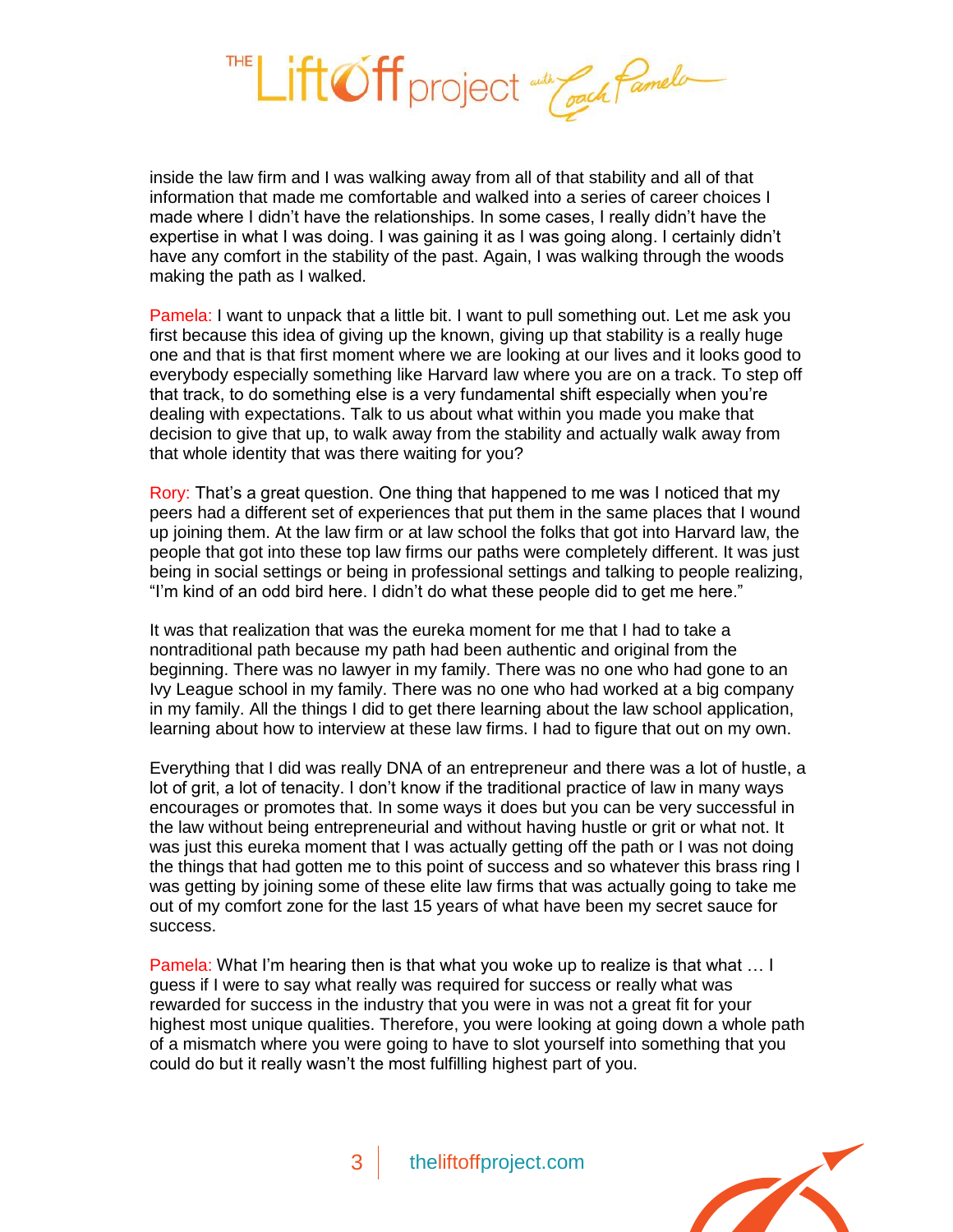

Rory: That's right. I know now at the ripe old age of 45 that I'm at my best when I'm creating something and leading a small team. That's just where I'm most comfortable. It goes back to ironically my time in high school. All of my great achievements have some version of those 2 characteristics; leading a small team and creating something almost out of thin air and then executing on it. It lies as a law firm [program lease 00:10:51] as it was given to me and the choices I made to go to certain law firms they were not going to give me that.

I actually started adopting some of the values that they weren't negative values but weren't again the values that had gotten me there. You know prestige and money and safety and stability and all of those values of joining essentially the establishment. Nothing wrong with that but it just didn't connect with what made me tick and what got me up in the morning rearing to go.

Pamela: Let's talk about that because that piece of if I we were to put it in more I guess socially used term it would be passion. Whatever your passion was that part that spirit, that little spark that's like, "Yeah this is what I'm excited about. This is what engages me wasn't really there although on its surface it looked like it should. Talk to us about the fears because there's a way in which when we first admit to ourselves that thing that we thought was going to fulfill us actually doesn't it's a very scary moment.

Rory: I think there are some ghosts that I had to confront that I didn't even know were impacting me. They were all made up by me. There was not pressure put on me from external sources. I created the course of ghost that would whisper in my head "Why are you doing this? You're crazy." One set of voices that I created was the voices of my family. My parents, my grandparents, my ancestors like "You big dummy. You just made it to Harvard law school. All you have to do is not screw it up and you're going to be a millionaire lawyer. Isn't that considering how far your family has come?

Your father never went to high school. He had to work manual labor. Your mother was First Generation College. All you have to do is just keep on going down this path and boy you got to be tremendously successful and wildly wealthy." There was a real pressure from my family about that but I created that. There was this burden that I had on my shoulders of being the rich successful kid who had gone to the Ivy League school and had to be a role model for my whole family.

The other set of ghost I created is the ghost of my peers. What would my peers say to me if I show up at the reunion? The mythical reunion, where everybody gets judged and my name tag says Rory Verrett, CEO of ridiculous dumb startup company that's failing.com. My buddies have partner at big well to do law firm in New York and big well to do law firm in Silicon Valley. I've got this ridiculous company I've started that's failing. I don't have the nice car. I don't have the nice house. I can't even afford to go to the after parties because I'm broke.

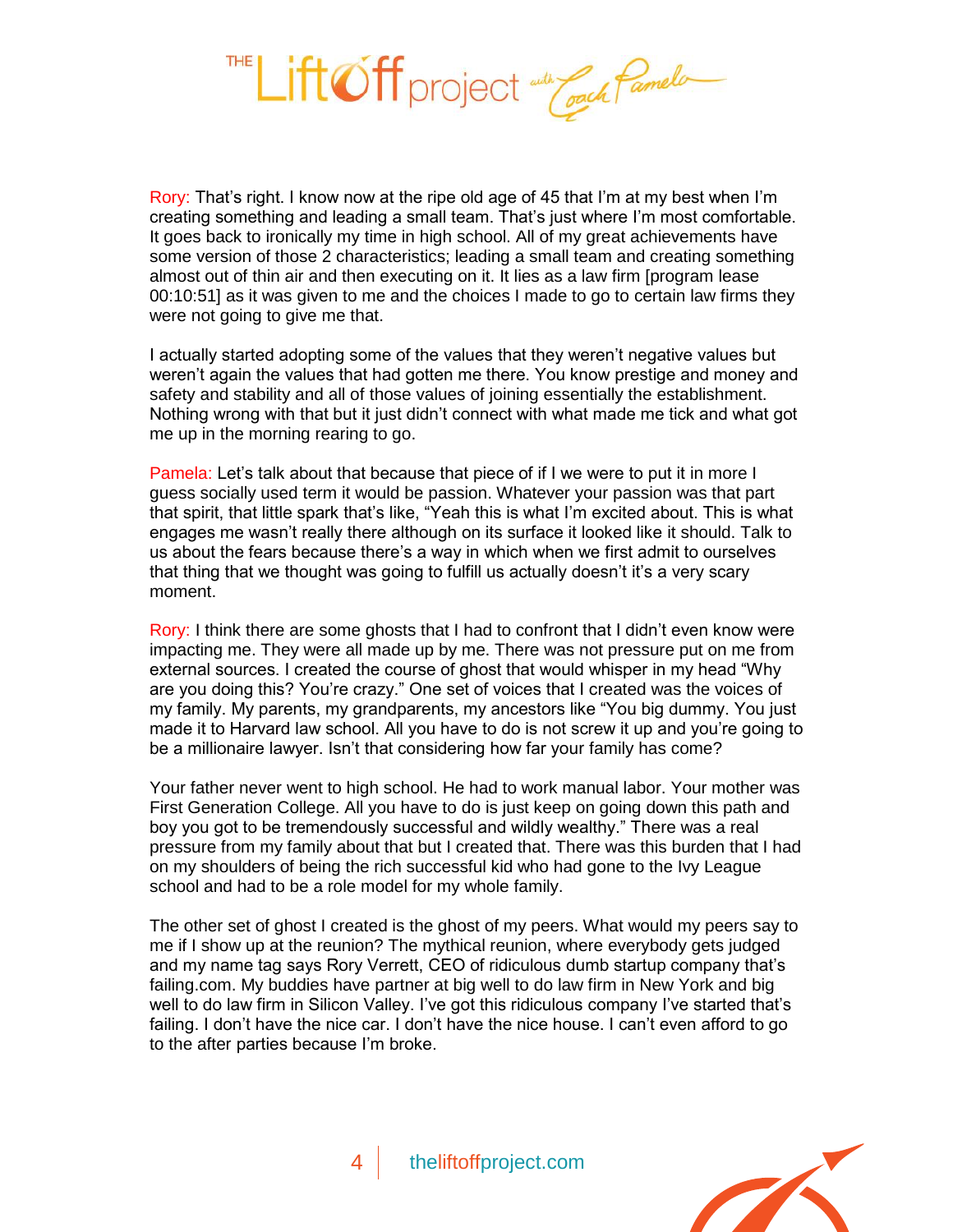

All of those ghosts that I've created among my peers constantly well like "Don't do this. Take the easy path. Take the safe path." I just finally got up enough courage to take a sock in the mouth of those ghosts and say, "I have to do what makes me authentically engaged and happy and what I think I add the most value to the world." That's not this. Lawyers are very loath to give up the notion of being a council. I kept the word council in my title for years even though I did nothing legal because I still wanted to have that foot in the legal world just in case I got scared and pulled myself back into it. Those ghosts that I created my voice had to be louder than theirs in my own head.

Pamela: In coaching we call those committee members. These committee members are weighing in on what they think you ought to do and to your point some of those committee members are generated from the voices of our family. You were fortunate in that your family wasn't actually saying those things to you because many times there are people whose families are. Really what they're doing is they're giving voice to our own fears.

Then of course the peer committee members, your friends, your worst most judgmental friend that's in there saying, "What's wrong with you. Get it together already." All of those committee members that we have to face and run the gauntlet of on the way to that moment of fulfilment. How did you need to grow in order to face those committee members and stick a sock in them to the mouth?

Rory: I had to redefine what was success for me. For much of my life success was a gilded resume and a lot of money. That was one thing. What ultimately knocked me into my senses was I realized that time I guess when you get in your 40's you start really understanding the skills you have time. I was like, "Wow I don't have a lot of time. I only have as much time as I did before to really do what it is that I think is my life calling." If you don't get on with it now, you'll never do it. I married. I've got an 8 year-old daughter.

There are real financial goals that I have and I remember when I was transitioning out of corporate, I was interviewing for a position as the head of HR of a company and the job paid like a multiple over my last job paid which is a fairly high salary. As I sat there interviewing with the recruiter, I was listening to myself and I said, "Here you go again. You're going to go to this company. You don't want to do this work. You don't find it uplifting or meaningful but it pays a lot of money and all you got to do is find more time to defer making the hard decision again that I'm going to live my authentic life."

I just had to get the clutter out and the blessing … you told me this. You said time and space and quiet are the blessings you get from God to make and think through hard decisions. If I didn't have that I would have jumped from again the prestigious high paying job and not think that much about it and enjoy world class golf, a nice car and great vacations.

Pamela: That's it?

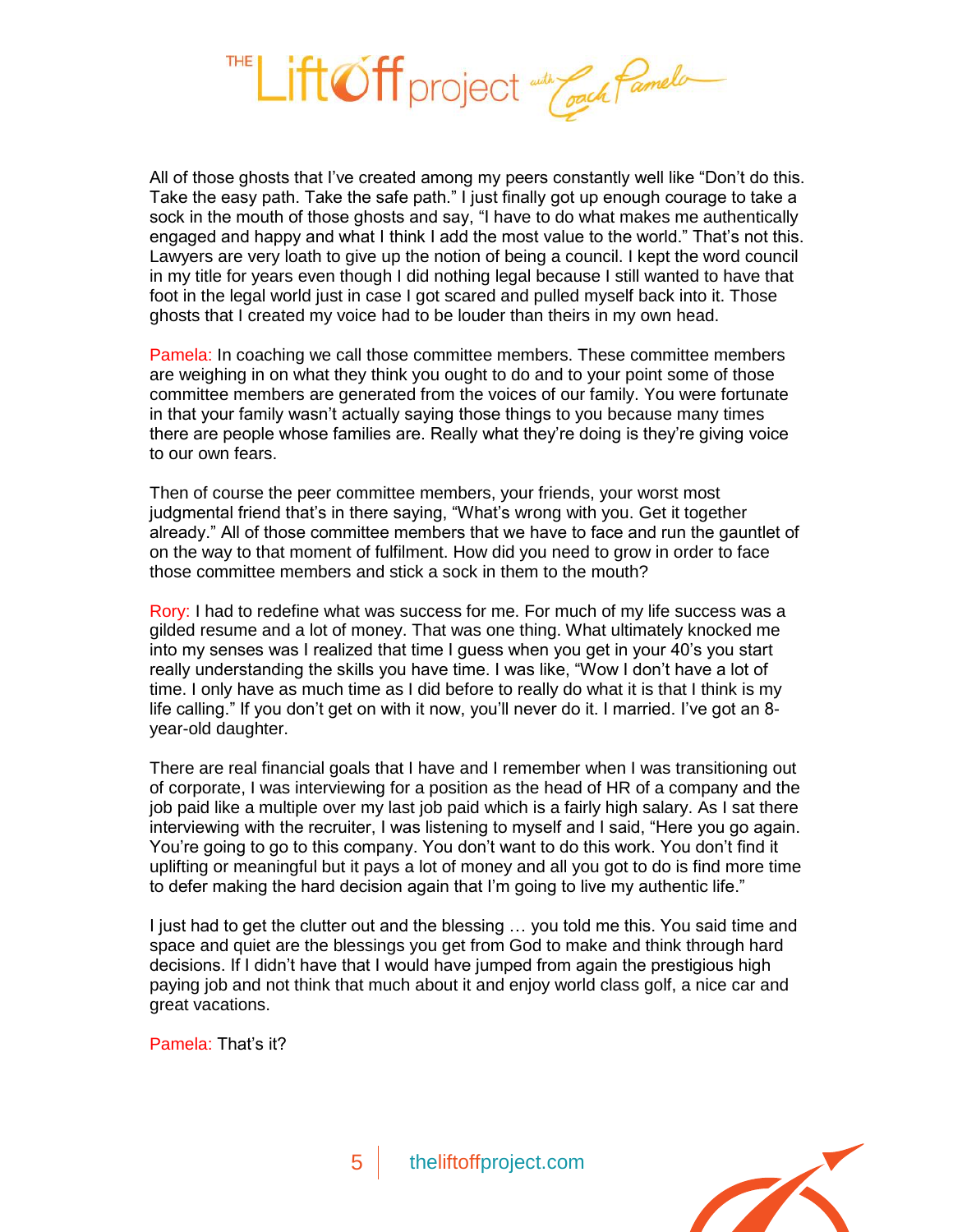

Rory: That's it. It was just realizing that that was enough and that my definition of success had changed. The people that I look at and I don't know if this a healthy way of thinking about it but what I tell people about managing their career is in your quiet moment who are the people who you really say "Boy I really would like to have a career like that." Not with you sit publicly, not who you applaud when you go have coffee or drinks whatever but who you [inaudible 00:18:42].

For me its people like Bill Maher. Its people like Chris Rock. I don't want to be a comedian but having a talk show, being impactful politically in a way that is funny and engaging that to me … I'm like that's the kind of impact I want to have yet everything in my career all the trapping was about being serious and erudite and in the establishment. That's not really who I am.

Pamela: Let me ask you. What did you gain? What are the unexpected results that came from saying I'm going to follow that still small voice?

Rory: I am much more efficient in my life because I'm not wearing a costume and a mask. I don't have to be my authentic self at home and someone else at work. I'm the same person so I gained much more productivity in the work that I do if I'm being hired and if I have a career where leading and being creative is what I'm called to do and I'm not searching for moments to do that in my job that requires me to be an authority on rules and processes.

Well then that's very inefficient. I've gained a whole lot of productivity. The second I've gained is I'm getting better at the craft of leading and being creative because I'm doing more of it. The third thing I would say that I gained is I think my relationships personal and professional are just richer because I'm actually being myself. I'm giving people my authentic self.

Pamela: Really then what I'm hearing you say if I were to sum this up is that and this is really the promise of the podcast and the promise of doing this work is that you end up melding your professional self and your personal self into an enhanced version of your best self. You bring that best self to your entire world. It's one life now. It's not your work life and your personal life. It's one life.

Rory: That is absolutely correct. I have to thank you for giving me the structure and the vocabulary and the wisdom and just the gentle push to move into this new self. You are phenomenal in helping me recognize that and then pushing me to take this unique authentic path so thank you.

Pamela: You're so welcome. Let me ask you final one thing. Just words of advice that you have for listeners who might be wondering about starting their own reinvention.

Rory: I would say it's less scary than you think. The path of going the traditional route or doing what you've done it's like a slow boil. You don't know the water is getting hot but eventually it's boiling and you're going to suffer. we think of the authentic path as

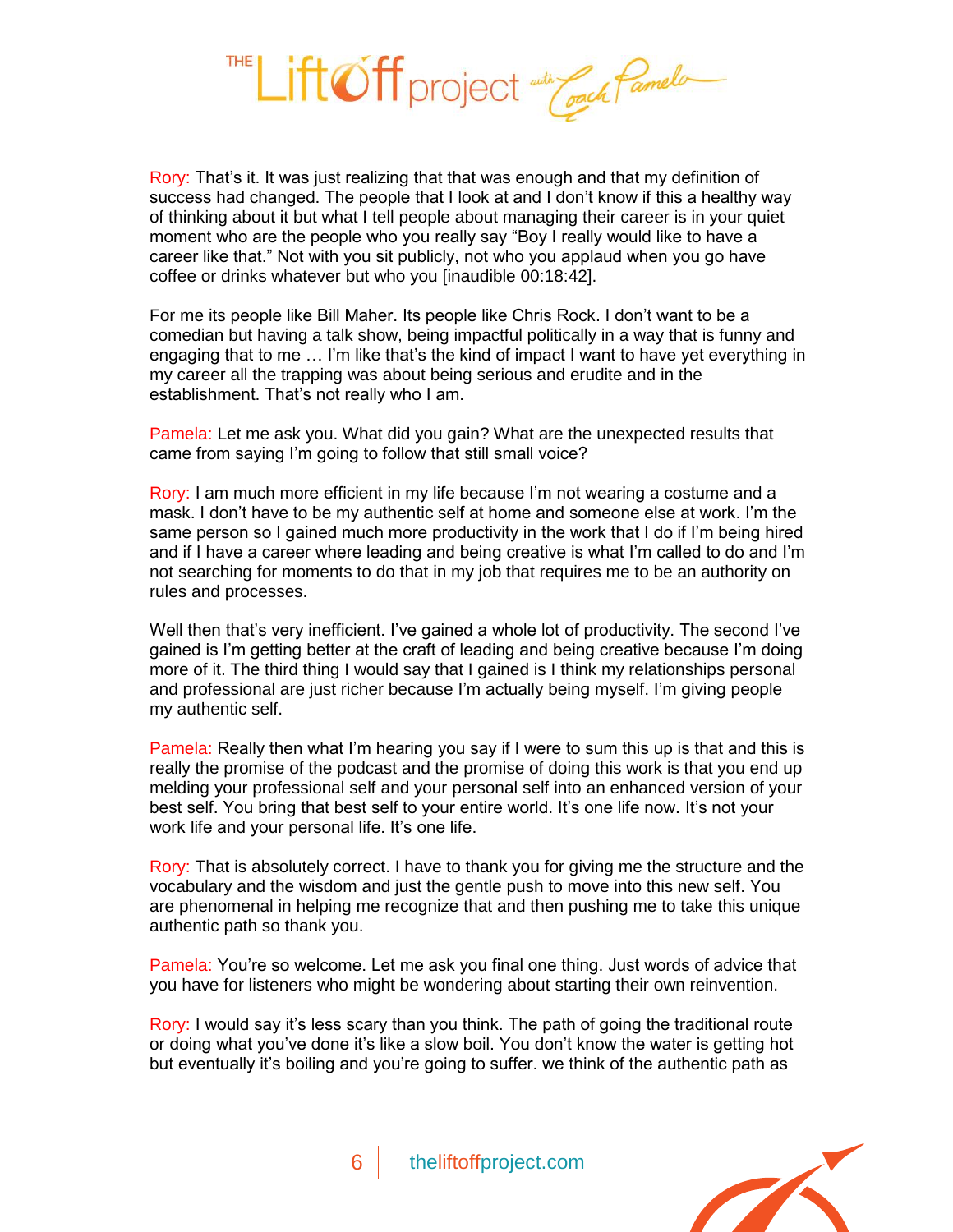Lift Off project and Coach Pamelo

giving up acute pain but we don't understand the slow pain, the slow burn, the slow boil that happens when we're taking the path that is not our authentic self or the one we don't have courage to get off of. I would say you're going to eventually pay a higher price if you don't get on your authentic path.

There is no joy on the other path. You may have brief moments of satisfaction. You may have brief moments where you're content but true joy and knowing that what you're doing is aligned with God's purpose that only happens when you walk in your authentic self and on that authentic path. It's absolutely worth it because the pain is not going to be as bad as you think and the joy is going to be higher than you can imagine.

Pamela: I love that wrap up. In fact, that was the real conversation that I had client with a client this morning and I said to her, "The thing about following this path is that the worst pain is right up front and then it gets easier."

Rory: That's right.

Pamela: That's what we don't realize. We think that horrible pain that we're feeling as we're growing and expanding is going to last. It actually doesn't last. What does last is the pain of choosing the other path because that pain is endless. It never stops.

Rory: Absolutely right.

Pamela: Thank you so much Rory for sharing your story with us. I appreciate your level of honesty.

Rory: Thank you Pam. You are a blessing to all of us that have had the privilege of working with you. I still hope that many others through the podcast will come to understand and appreciate your genius. Thank you for letting me be a small part of the podcast.

Pamela: Wasn't that powerful? If you've been on the fence wondering whether or not you wanted to embark on your own reinvention, I hope that hearing Rory's story inspired you to take that first step. If you want to know more about Rory he's got yet another reinvention up his sleeve. He's just launched a new podcast called Protégé Podcast. You can tune in for career advice, inspiration and unvarnished truth at protégépodcast.com. Definitely go check him out there.

That's it for this segment of the LiftOff Project. Be sure to visit our website theliftoffproject.com/podcast where you can download a transcript of today's episode. If you have a question for an upcoming segment of Ask Coach Pamela go to theliftoffproject.com/question and leave me a voice mail. If I answer your question in a future episode, I'll send you a free deck of reinvention cards as a gift. [Skedaddle 00:24:34] on over there and leave me a voicemail with a question.